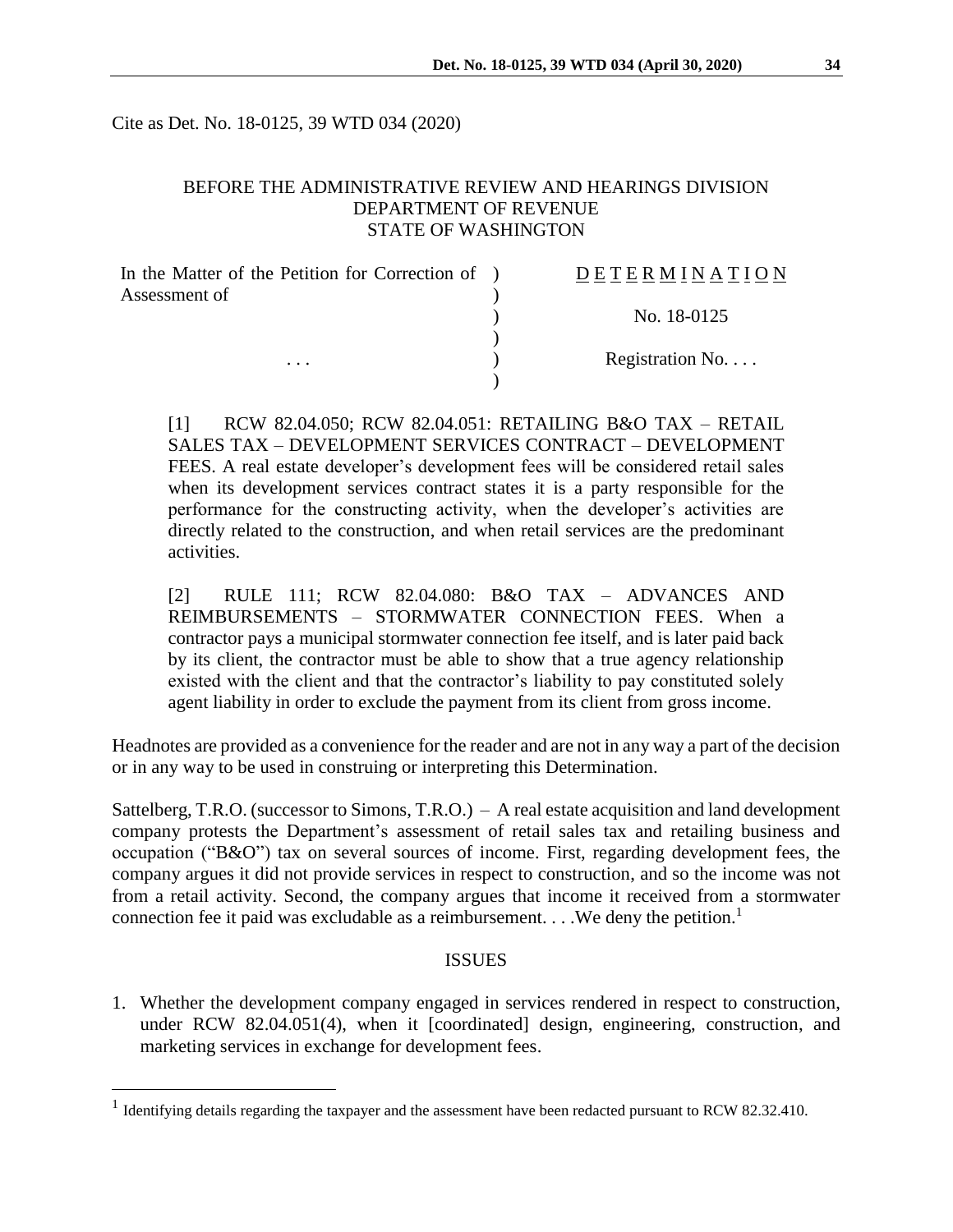2. Whether amounts the development company received from a customer for stormwater connection fees are advances or reimbursements, under WAC 458-20-111 ("Rule 111"), and excluded from the measure of tax.

. . .

### FINDINGS OF FACT

. . . ("Taxpayer") is a Washington corporation that manages land development in Washington State.<sup>2</sup> Taxpayer both develops property it owns and provides development services to other landowners.

[Member 1], [Member 2], and [Member 3] own Taxpayer in equal shares. Taxpayer does not have any employees, only the three governing members. Taxpayer sometimes reimburses [Member 3] ("Project Manager") for development work done in excess of his share of ownership.

Taxpayer often works with an affiliate, . . . ("Affiliate"), which is owned 75% by [Member 1] and 25% by [Member 2]. Affiliate often uses Project Manager as a senior project manager, and has other employees as well. [Member 1] also acts a project manager for Affiliate. Both Taxpayer and Affiliate also occasionally work independently from each other in addition to working with each other. $3$ 

The Department's Audit Division ("Audit") reviewed Taxpayer's records for the period January 1, 2013, through June 30, 2015. On March 14, 2017, Audit assessed Taxpayer a total of \$ . . . .<sup>4</sup> Taxpayer timely sought review of the assessment and raised the following three issues.

#### 1. Development Fees

Taxpayer provides land development services, including arranging a land survey, site review, feasibility review, assistance in acquiring easements, project scope planning, permitting, and preparation. These services involve working with the title company, surveyor, architect, structural engineer, civil engineer, traffic engineers, federal and state regulatory agencies, and municipalities. These services are necessary to prepare for construction at the site.

Taxpayer also provides construction management services for its customers that own commercial and industrial properties, through Affiliate. Taxpayer operates as a project manager and provides project budgeting and scheduling services, which include coordinating, monitoring, and supervising the performance of the architects, engineers, and contractors.

 $\overline{a}$  $2$ ...

<sup>&</sup>lt;sup>3</sup> Taxpayer estimates that Affiliate does nine out of ten jobs for Taxpayer, and one out of ten for clients not working with Taxpayer.

<sup>&</sup>lt;sup>4</sup> The assessment is comprised of  $\$\dots$  in retail sales tax,  $\$\dots$  in retailing B&O tax,  $\$\dots$  in credit for small business service and other activities B&O tax, \$ . . . in small business credit, \$ . . . in credit for service and other activities B&O tax, \$ . . . in use tax/deferred sales tax, \$ . . . in interest, and \$ . . . in a 5% assessment penalty.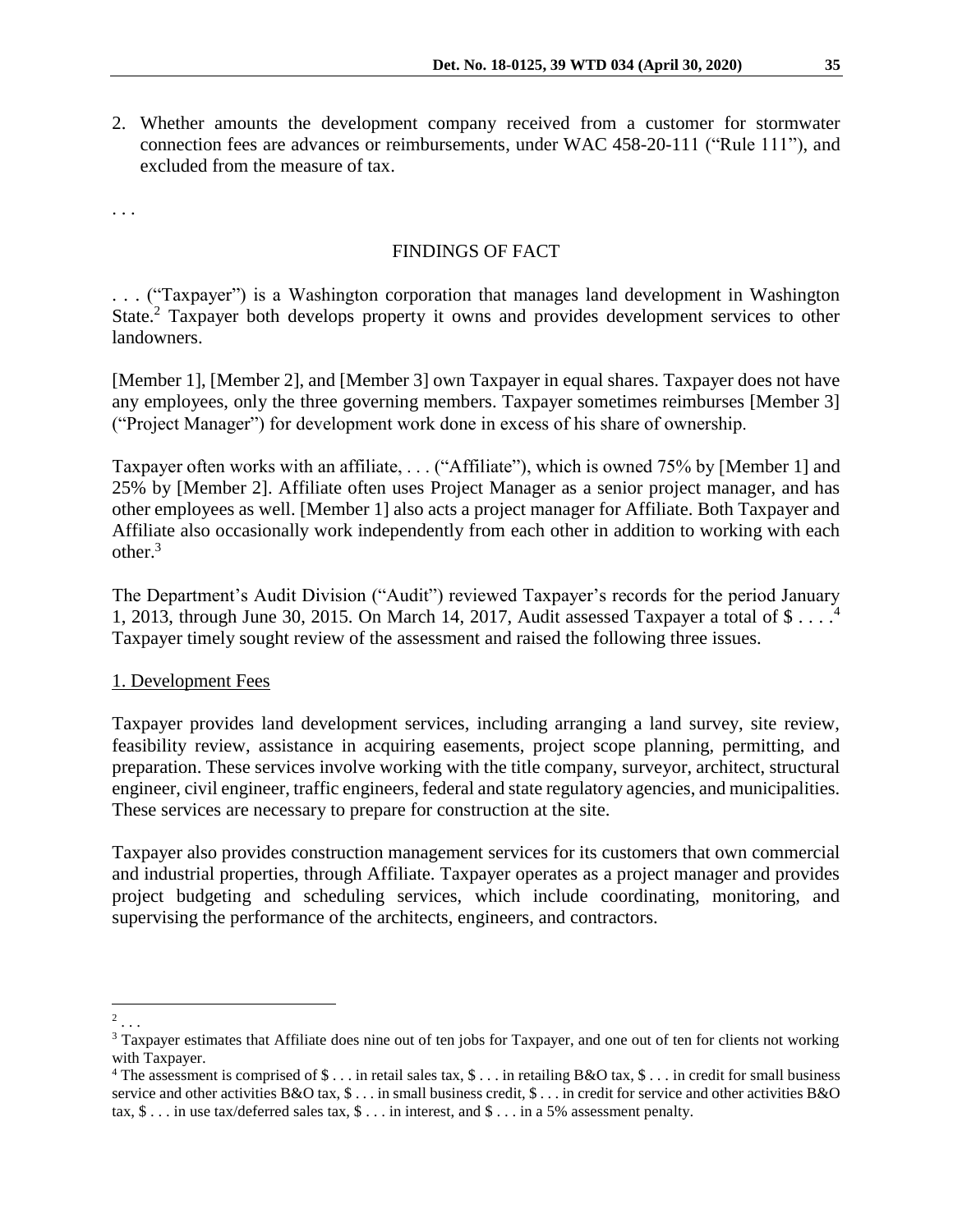As stated above, Taxpayer's customers frequently hire Affiliate to perform the site preparation work, the construction work, or both. Project Manager often works on development plans for Taxpayer's clients and as project manager for Affiliate's clients. Thus, all three persons often receive fees for both development services and construction services on the same project.

At issue are Taxpayer's contracts for the following three development projects: . . . ("Customer A"), . . . ("Customer B"), and . . . ("Customer C"). The development agreements contained similar language with respect to Taxpayer's obligations under the agreements and the fee arrangements. The development agreements provided that, in exchange for services rendered, Taxpayer would receive a "Development Fee" equivalent to a percentage of the total construction costs and projects costs. Customer A used Project Manager as project manager for the construction phase. Customer B had not entered the construction phase at the time of the hearing. Customer C used another employee of Affiliate as project manager for the construction phase and the Project Manager served as a senior project manager to provide oversight.

Each development agreement defined "construction costs," to include project site, shell and tenant improvements, demolition, environmental cleanup, contractor fees, as well as customary general conditions.<sup>5</sup> Each development agreement defined the term "project costs" as:

All third party costs incurred by [Taxpayer] and or [Taxpayer's customers] specifically related to the project except the cost of wages of its principals, home office overhead and insurance. The project costs shall include but not be limited to all design, engineering, copying, consultant costs, permitting, testing, inspections, mitigation fees, legal fees, utility connection fees, builders risk insurance, bonds, B&O tax, and sales tax. The project costs shall include the construction costs paid directly to the contractor via separate agreement.<sup>6</sup>

Taxpayer's contractual obligations under the development agreements are as follows:

- Prepare the boundary line surveys, as-built surveys, topographic surveys, soil tests, and other matters related to the usability of the real property Customer A acquired. The agreement also required Taxpayer to recommend the services of an architect, contractor, engineer, and major subcontractors for the project to Customer A.
- Prepare a development and construction schedule for the project.
- Prepare architectural and engineering plans such as the availability of labor, equipment and materials, and the costs of alternative designs and materials, for the project.
- Obtain all applicable zoning and other land use approvals, land disturbance, and building permits, utility approvals and connection permits, permits or approvals required under the environmental laws, permits and approvals to permit access to the project from adjoining roads, and all other licenses, permits, and governmental

 $5 \ldots$ 

<sup>6</sup> . . .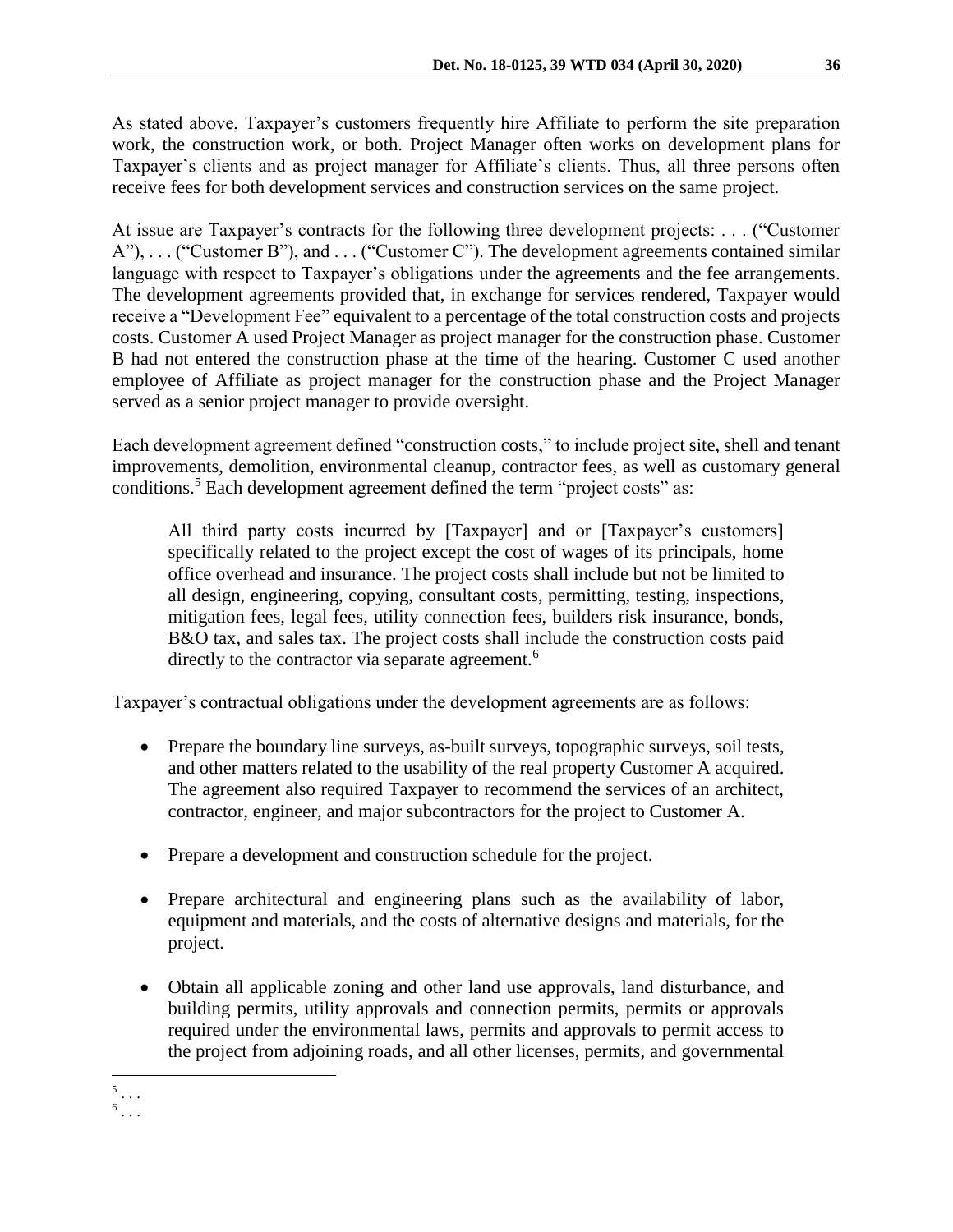approvals required in connection with the development and construction of the project.

- Direct, coordinate, monitor, and supervise the performance of the architect, engineer, contractor and other professionals providing services in connection with the development of the project.
- Inspect the project on a regular basis.
- Ensure construction proceeds in accordance with the development timeline.

Audit determined that Taxpayer's development fees constituted services in respect to construction of buildings or structures to its customers because the services were directly related to construction. Audit reclassified Taxpayer's income attributable to these development agreements, from the Service and Other Activities B&O Tax Classification to the Retailing B&O Tax Classification, and assessed retail sales tax on the income.

Taxpayer petitioned for review on this issue arguing Audit erroneously reclassified its development fees, stating that the fees were for service-taxable activities, instead of retail-taxable construction services.

# 2. Stormwater Connection Fee

Taxpayer contracted with Customer C to acquire and develop real property in . . . Washington. On June 2, 2016, the city of . . . (the "City") Department of Community Development issued a building permit to Taxpayer.<sup>7</sup> The building permit listed Affiliate as the contractor. The City charged Taxpayer a total fee of  $\$\dots$ , which included a stormwater connection fee of  $\$\dots$ .<sup>8</sup> Customer C later paid Taxpayer for the full cost of the [connection fee], and Taxpayer did not report the income from this payment when reporting its gross income to the Department.

Audit concluded the payment from Customer C for the stormwater connection fee should be included in Taxpayer's gross income, and assessed retail sales tax and retailing B&O tax on it. Taxpayer disputes this portion of the assessment, arguing the payment from Customer C is a reimbursement that is excluded from its measure of tax under Rule 111.

. . .

 $\overline{a}$ 7 . . .

<sup>8</sup> The additional fees that the City of . . . charged Taxpayer are not in dispute:

Building Permit Plan Review Fee  $\$\dots$ Planning and Zoning Review Fee  $\begin{array}{c} \S \dots \\ \S \dots \end{array}$ Administrative Fee Building Permit Fee  $\$\dots$ State Surcharge  $\qquad \qquad$  \$ ... Total  $\qquad \qquad \mathbb{S} \ldots$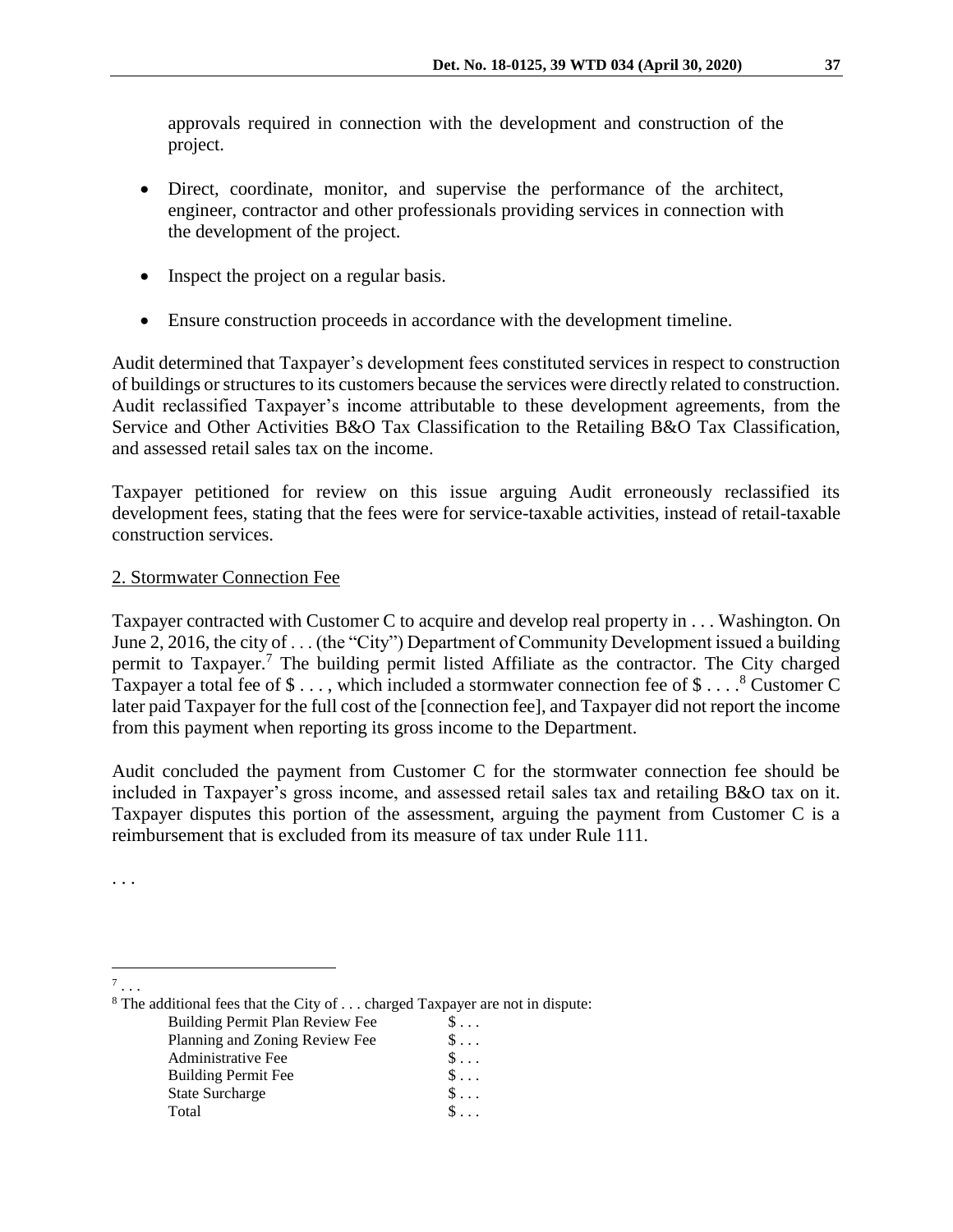# ANALYSIS

# 1. Development Fees

Washington imposes B&O tax upon the privilege of engaging in business activities in this state. RCW 82.04.220(1). The measure of the tax as well as the tax rate vary depending upon the nature, or classification, of the activity. *Id*. Retailing B&O tax is due on all retail sales. RCW 82.04.250.

RCW 82.08.020 imposes retail sales tax on each retail sale in Washington. The seller must collect sales tax from the buyer, and then remit the collected tax to the Department. RCW 82.08.050.

The term "retail sale" is defined in RCW 82.04.050 and includes construction activities. RCW 82.04.050(2)(b) states:

(2) The term "sale at retail" or "retail sale" shall include the sale of or charge made for tangible personal property consumed and/or for labor and *services rendered in respect to* the following . . .

(b) The constructing, repairing, decorating, or improving of new or existing buildings . . . under, upon, or above real property of or for consumers. . . .

(Emphasis added.)

RCW 82.04.051 defines the term "services rendered in respect to," for purposes of RCW 82.04.050, as "those services that are directly related to the constructing . . . of buildings . . . and that are performed by a person who is *responsible for the performance of* the constructing . . . activity." RCW 82.04.051(1) (emphasis added).

RCW 82.04.051(4) defines "responsible for the performance" as follows, in pertinent part:

As used in this section "responsible for the performance" means that the person is obligated to perform the activities, either personally or through a third party. A person who reviews work for a consumer, retailer, or wholesaler but does not supervise or direct the work is not responsible for the performance of the work.

We have held that when the services were necessary for the timely completion of the project, such as advising and coordinating information, but did not entail the direction or management of the actual construction process or actual building activities, the person was not "responsible for the performance of" the constructing, and, therefore, not engaged in a retail activity. Det. No. 99-346, 19 WTD 891 (2000); Det. No. 99-152, 19 WTD 643 (2000). We have also held that when a taxpayer acted as an owner's representative on a construction project, including advising and managing the design and reporting back on the construction process, these services did not include being responsible for the construction, and were also not a retail activity. Det. No. 14-0358, 34 WTD 320 (2015).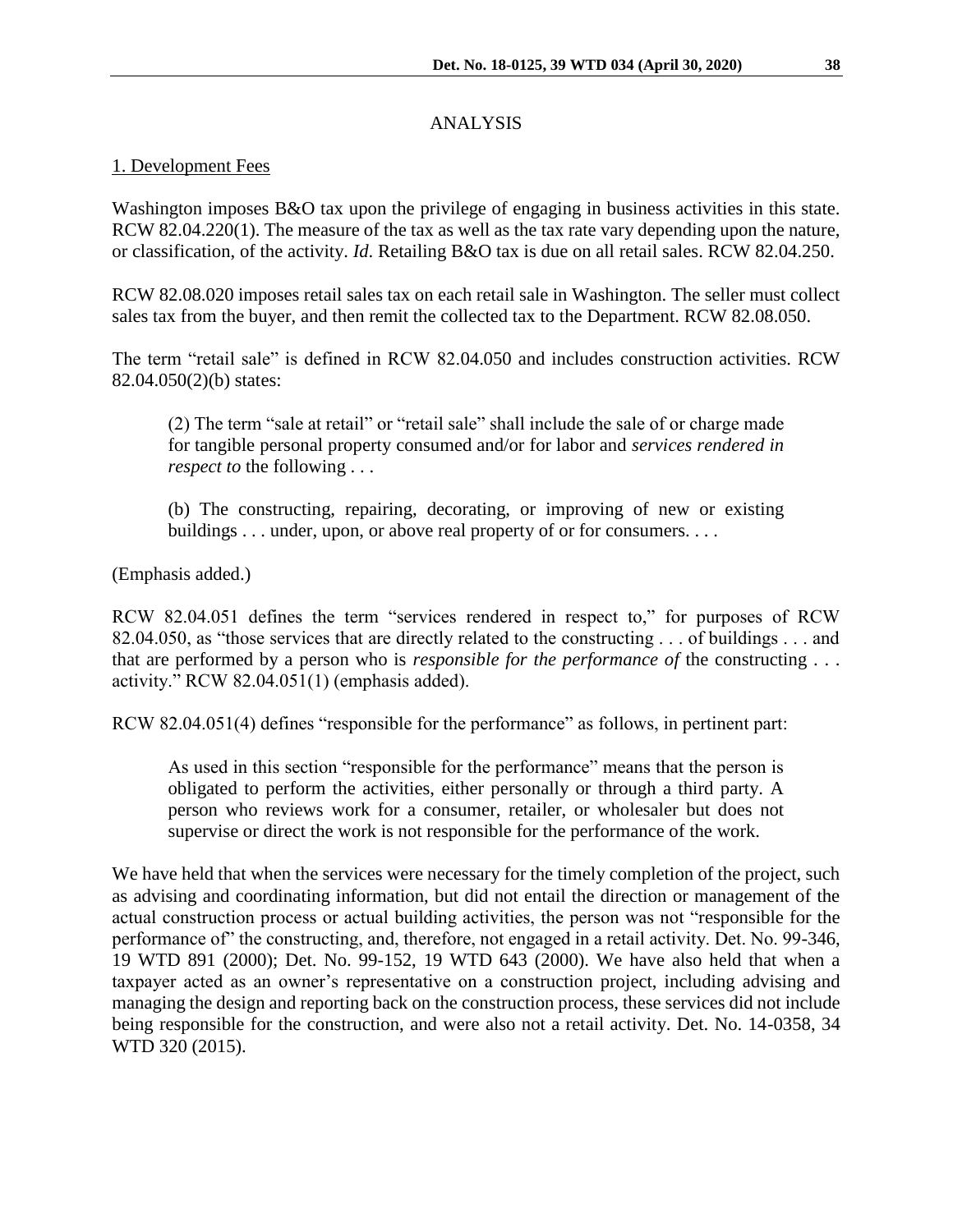In contrast, we have held that when the construction manager's activities were predominantly performed during the construction phase of the project, and the construction manager supervised and directed the constructing activity, the services fit the definition of a "retail sale." Det. No. 99- 011R, 19 WTD 423 (2000). In that determination, we rejected the argument that a taxpayer must be obligated to complete the physical construction itself and not just be responsible for supervision or direction. *Id.* at 432. Services involving supervising or directing construction constitute services in respect to construction. *See, e.g*., Det. No. 99-001, 18 WTD 420 (1999).

Here, under the development agreements, Taxpayer contracted with various customers to secure building permits and to manage the projects in exchange for substantial compensation. The entities agreed to exclusively use Taxpayer for design, development, *construction*, and marketing. The project management included activities such as ensuring that the construction complied with all building codes, planning ordinances and regulations, and zoning ordinances and regulations. Taxpayer was obligated to design, engineer, and complete the construction within the construction schedules provided in the agreements. Taxpayer subcontracted with Affiliate for project management and construction, and the same personnel drafted the plan and supervised the ensuing construction for Customer A and Customer C. Accordingly, we find that Taxpayer was responsible for the performance of the construction activity.

We find these activities are "directly related" to the construction, and Taxpayer was responsible for the performance of the construction, regardless of whether Affiliate was deemed to be the general contractor of record as provided in the development agreements and entered into contracts with vendors directly. Because the services were directly related to construction and performed by a person responsible for the performance of the construction, the services were "rendered in respect to construction" under RCW 82.04.051.

However, the agreements at issue include both service-taxable services, such as engineering, as well as retail construction services. Under RCW 82.04.051(2), the "predominant activity under the contract or agreement" determines whether income from a construction contract that includes both retail activities and service-taxable services is retail taxable or service taxable. The term "predominant" is not defined solely in quantitative terms, but also as having "greatest ascendancy, importance, influence, authority, or force." Det. No. 14-0177, 34 WTD 102 (2015), *citing* Det. No. 99-011R, 19 WTD 423 (2000). We have previously held that where both design and construction work was completed by the same person, the construction was the predominant activity. Det. No. 14-0177, 34 WTD 102 (2015).

Here, Taxpayer contracted with Affiliate to provide development services, which appear to involve services related to developing the land prior to construction for the landowning entities, and subsequently contracted with the landowning entities to perform or cause to be performed all design, engineering, construction and marketing. Taxpayer asserts that during the construction phase, other entities handled the construction, and Taxpayer was concerned with monitoring the construction and performing other administrative duties. However, this is not supported by the development agreements, which clearly identify Taxpayer as responsible for the construction itself. Additionally, this argument implies a clearer distinction between the activities of Taxpayer and that of Affiliate than is present here. Project Manager, as co-owner of Taxpayer and senior project manager for Affiliate, acted on behalf of both entities. Effectively, for Customer A and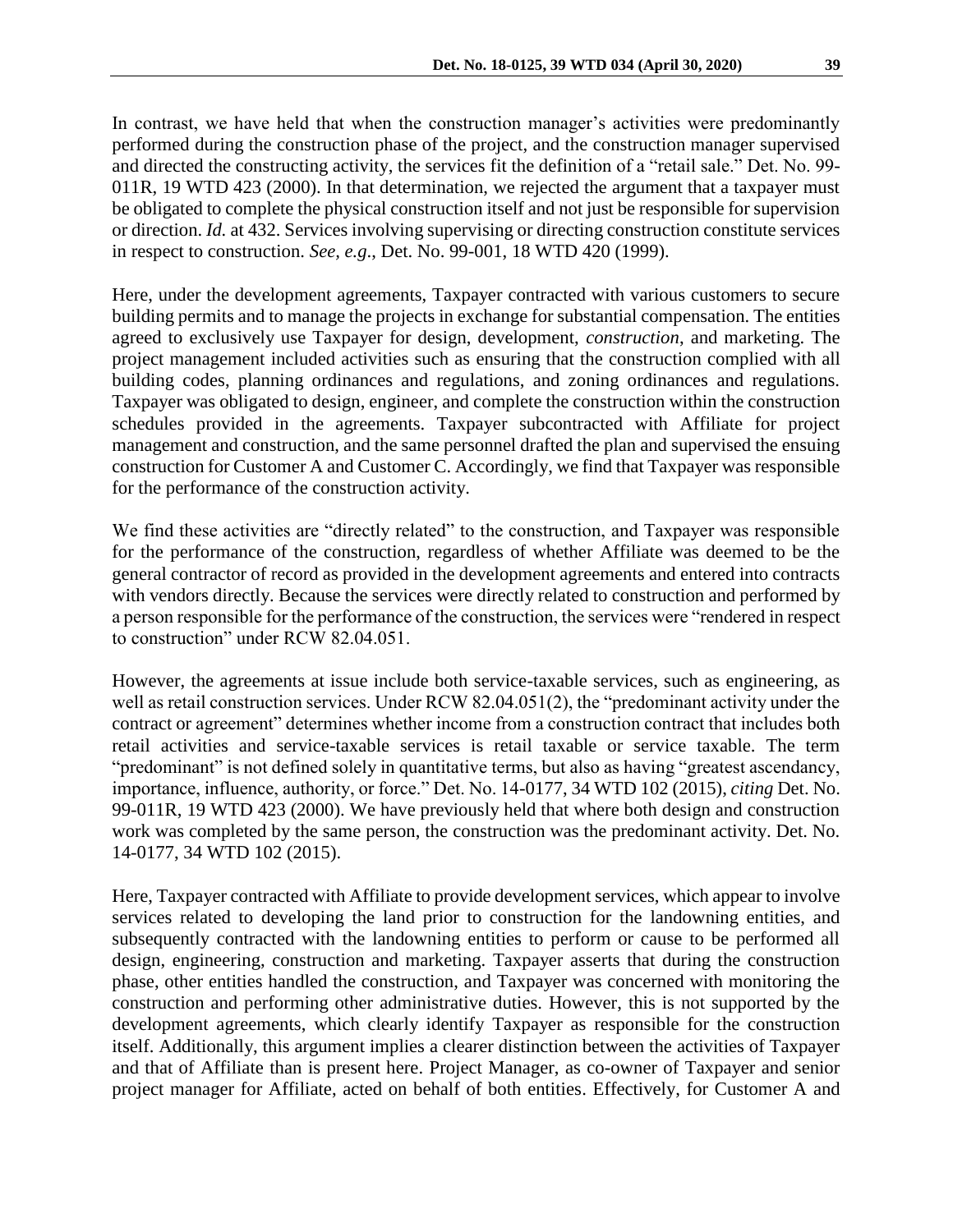Customer C, Taxpayer oversaw both phases through Project Manager. Because construction was the ultimate goal for all three customers, being responsible for the construction would have the greatest importance under the agreements for these customers. Thus, we conclude that Taxpayer's construction services were the predominant activity, and its development fees under the agreements were subject to retail sale tax on these projects.

# 2. Stormwater Connection Fee

As explained above, under RCW 82.04.051(4) "responsible for the performance" means that the person is obligated to perform the activities, either personally or through a third party. WAC 458- 20-170(1)(e) ("Rule 170") defines the term "constructing, repairing, or improving new or existing buildings" as including:

. . . [T]he sale of or charge made for all service activities rendered in respect to such constructing, repairing, etc., regardless of whether or not such services are otherwise defined as "sale" by RCW 82.04.040 or "sales at retail" by RCW 82.04.050. Hence, for example, such service charges as engineering fees, architectural fees or supervisory fees are within the term when the services are included within a contract for the construction of a building or structure. The fact that the charge for such services may be shown separately in bid, contract or specifications does not establish the charge as a separate item in computing tax liability.

Rule 170(1)(e), As we concluded above, Taxpayer was responsible for constructing the project, and its "services rendered in respect to" the construction were its predominant activity under RCW 82.04.051(2). The development agreements required the customers to pay Taxpayer for those services necessary to construct the building, along with the fees it paid to the City. Therefore, even if the services at issue would otherwise fall outside of the definition of "retail sale," they are subject to retail sales tax and retailing B&O tax because the predominant activity of the contract is retail construction.

Retailing B&O tax is imposed on the gross proceeds of sales, multiplied by the applicable B&O tax rate. RCW 82.04.250. "Gross proceeds of sale" is defined as:

[T]he value proceeding or accruing from the sale of tangible personal property and/or for services rendered, without any deduction on account of the cost of property sold, the cost of materials used, labor costs, interest, discount paid, delivery costs, taxes, or any other expense whatsoever paid or accrued and without any deduction on account of losses.

RCW 82.04.070.

Rule 170(3)(b) recognizes that [fees] and other charges by a contractor are included in total construction costs used to measure B&O tax: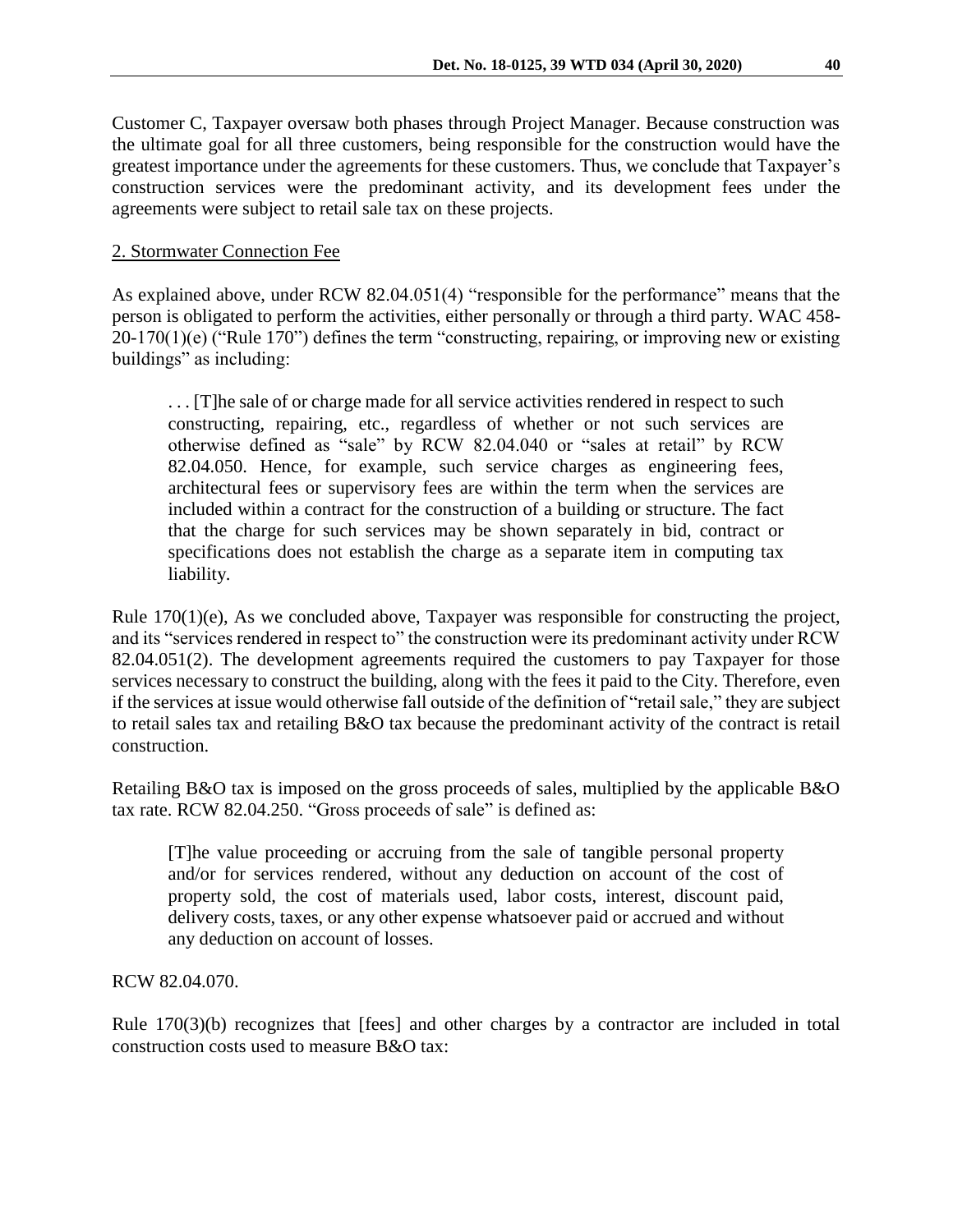Where no gross contract price is stated in any contract or agreement between the builder and the property owner, then the measure of business and occupation tax is the total amount of construction costs, including any charges for licenses, *fees*, permits, etc., required for the construction and paid by the builder.

(Emphasis added.) Rule 170(4)(a) defines the measure of retail sales tax similar to how Rule 170(3)(b) defines the measure of B&O tax and reads as follows:

Prime contractors are required to collect from consumers the retail sales tax measured by the full contract price. Where no gross contract price is stated, the measure of sales tax is the total amount of construction costs including any charges from licenses, *fees,* permits, etc., required for construction and paid by the builder.

Rule 170(4)(a) (emphasis added).

Here, the cost of [paying certain fees] was a prerequisite to building, which included a stormwater connection fee. That fee was an expense for Taxpayer when it paid it to the City. Thus, Taxpayer's stormwater connection fee is a fee included in total construction costs under Rule 170(3)(b) that is subject to retailing B&O tax. Consistent with this, the stormwater connection fee is included in full contract price under Rule 170(4)(a) and subject to retail sales tax.

Taxpayer argues that the stormwater connection fee is excludable from these measures of tax under Rule 111. Rule 111 recognizes that certain receipts are merely advances or reimbursements for expenses paid for a client, and not gross receipts of the business. Rule 111 states, in pertinent part:

The word "advance" as used herein, means money or credits received by a taxpayer from a customer or client with which the taxpayer is to pay costs or fees for the customer or client.

The word "reimbursement" as used herein, means money or credits received from a customer or client to repay the taxpayer for money or credits expended by the taxpayer in payment of costs or fees for the client.

The words "advance" and "reimbursement" *apply only when the customer or client alone is liable for the payment of the fees or costs and when the taxpayer making the payment has no personal liability therefor, either primarily or secondarily, other than as agent for the customer or client.*

There may be excluded from the measure of tax amounts representing money or credit received by a taxpayer as reimbursement of an advance in accordance with the regular and usual custom of his business or profession.

The foregoing is limited to cases wherein the taxpayer, as an incident to the business, undertakes, on behalf of the customer . . . the payment of money . . . to a third person, or in procuring a service for the customer which the taxpayer does not or cannot render and for which no liability attaches to the taxpayer . . . .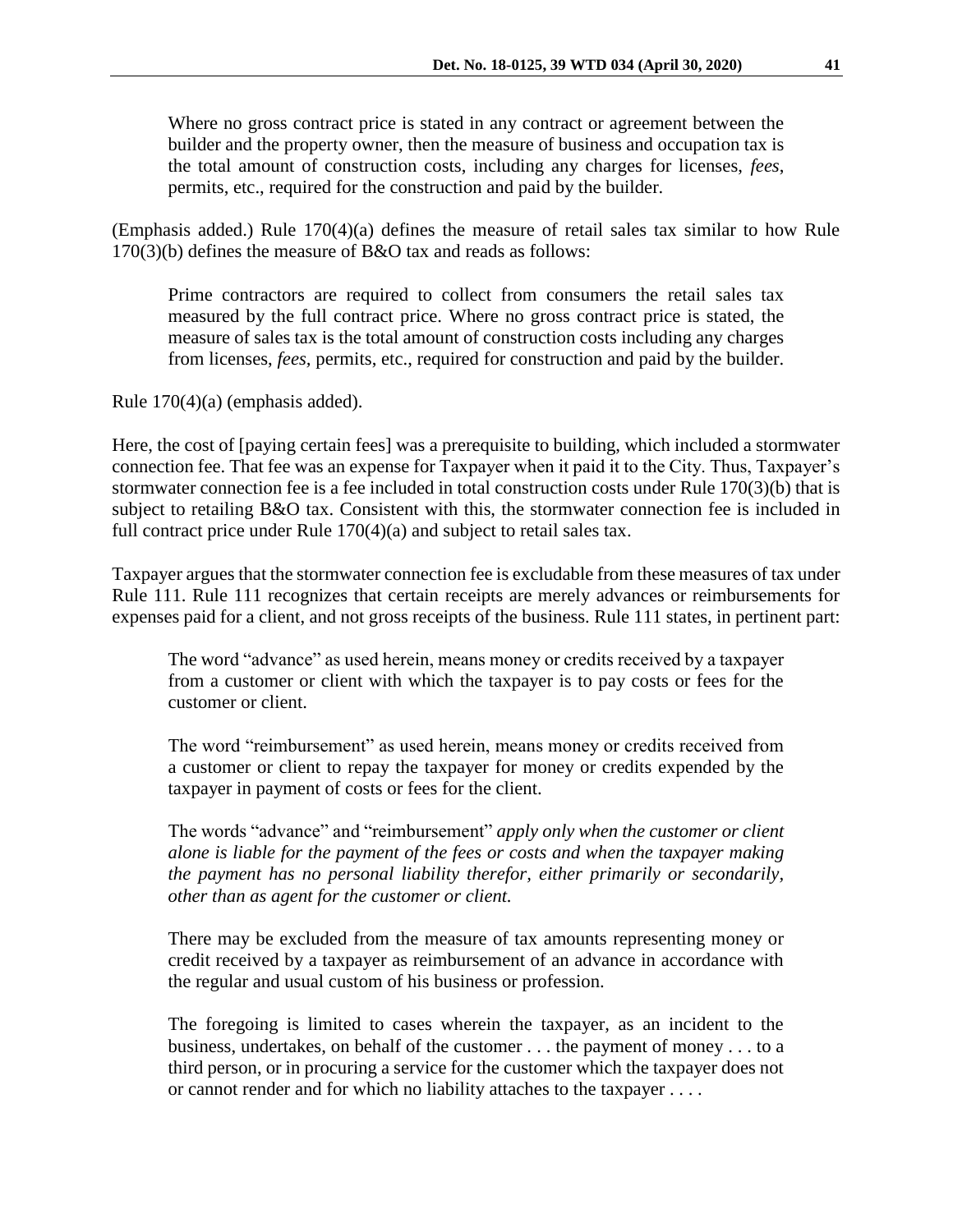On the other hand, *no charge which represents* an advance payment on the purchase price of an article or *a cost of doing or obtaining business*, even though such charge is made as a separate item, *will be construed as an advance or reimbursement*. Money so received constitutes a part of gross sales or gross income of the business, as the case may be. For example, no exclusion is allowed with respect to amounts received by . . . (4) a manufacturer or contractor for materials purchased in his own name or in the name of his customer if the . . . contractor is obligated to the vendor for the payment of the purchase price, regardless of whether the customer may also be so obligated . . . .

#### (Emphasis added.)

. . .

The Washington Supreme Court has set out the three conditions to qualify as advancements or reimbursements under Rule 111: "(1) the payments are 'customary reimbursements for advances made to procure a service for the client'; (2) the payments 'involve services that the taxpayer did not or could not render'; and (3) the taxpayer 'is not liable for [making the payment] except as the *agent* of the client.'" *Washington Imaging Services, LLC. v. Dep't of Revenue,* 171 Wn.2d 548, 561-62, 252 P.3d 885 (2011) (internal citations omitted, emphasis in original).

Because we find it dispositive in this case, we only address the third element. In order for the third element to be satisfied, two conditions must be present: (1) a true agency relationship between the customer and the taxpayer is required, and (2) the taxpayer's liability to pay constituted solely agent liability. 171 Wn.2d at 562. Taxpayer, here, has not presented any evidence that it was acting as an agent on behalf of its customers when [paying the] stormwater [connection fee]. Additionally, Taxpayer has not presented evidence that any contracts between itself and its customers include language indicating the customer is the principal and Taxpayer is the agent. Thus, Taxpayer has not shown that a true agency relationship exists with its customers.

Further, Taxpayer has not presented any evidence that its liability to pay the stormwater [connection fee] was based solely on agent liability. There is no agreement between Taxpayer and its customers that addresses the duty to obtain the stormwater [connection], nor is there any evidence that Taxpayer's customers had any liability to obtain the stormwater [connection] directly from the local municipality. Instead, Taxpayer [paid] the stormwater [connection fee] as a business practice, and, therefore, the amounts Taxpayer received from its customers to cover its costs cannot qualify for Rule 111 treatment. This is consistent with our past decisions. In an analogous case, a contractor paid a fee to obtain a building permit for the contractor's customer, and billed the customer for the permit fee without charging retail sales tax on that amount. 6 WTD 133. We held that the recovery of building permit fees by a construction contractor from its clients was not excludable from retail sales tax because the contractor had not shown that it had no primary or secondary liability for such fees. *Id*. Taxpayer, here, has likewise not shown that it had no primary or secondary liability; to the contrary, as applicant for the stormwater [connection], it had primary liability for the fee. Since Taxpayer has not satisfied either condition of Rule 111's third element, we find that Audit properly included the fee in Taxpayer's measure of B&O tax and retail sales tax.